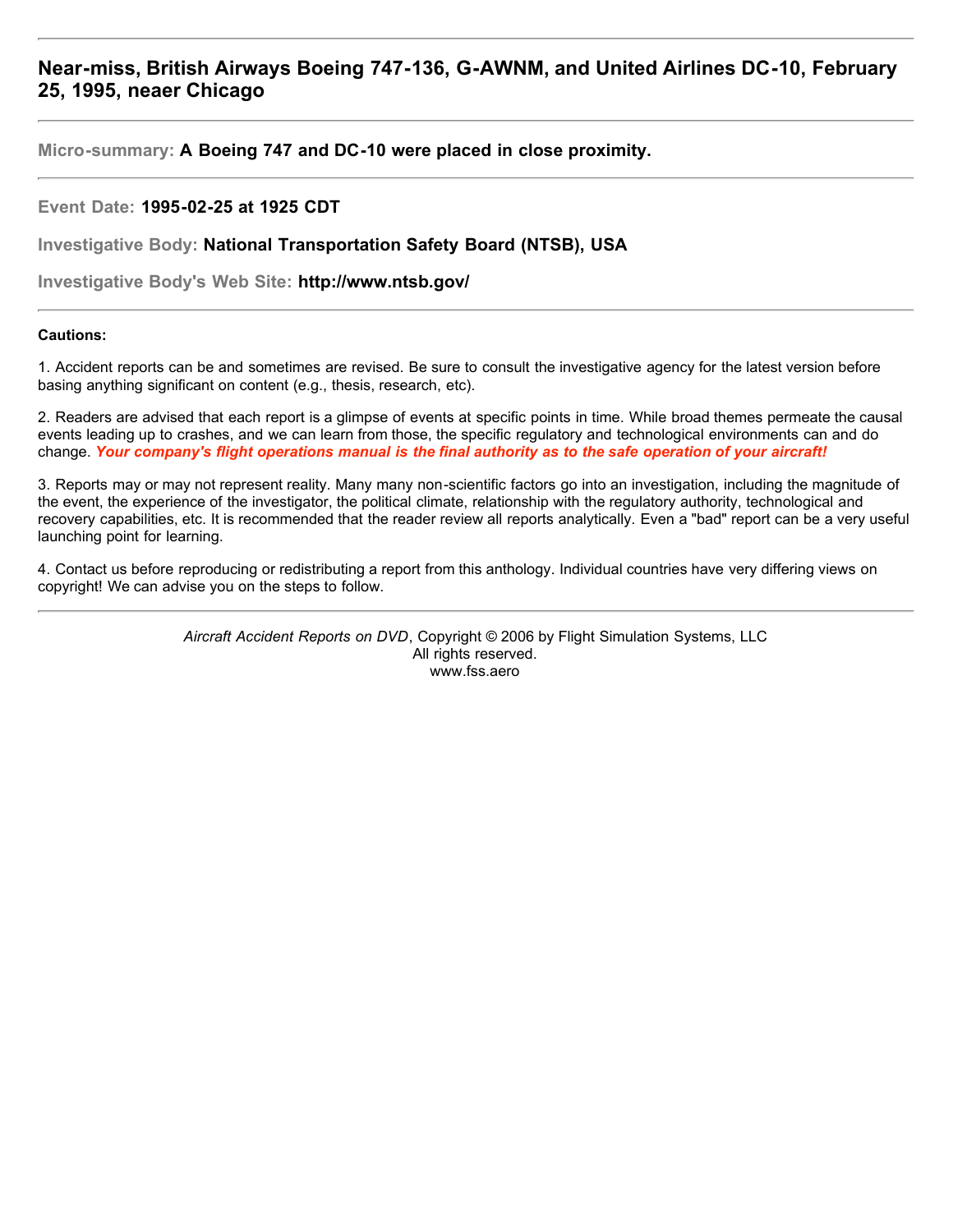|                                                                                                                                                                                                                                                                                                                                                                                                                                                                                                                                                                                                                                                                                                                                                                                                                                                                                                                                                                                                                                                                                                                                                                                                                                                                                                                                                                                                                                                                                                                                                                                                                                                                                                                                                                                                                                                                                                                                                                                                                                                                                                                                                                                                                                                                                                                                                                                                                                                                                                                                                                                                                                                                                                                                                                                                                                                                                                                                                                                                                                                                                                                                                                    | <b>National Transportation Safety Board</b><br>NTSB ID: CHI95IA095 |  |                                 |                                  | Aircraft Registration Number: GAWNM |  |                                                                                                                                                                                                     |  |  |
|--------------------------------------------------------------------------------------------------------------------------------------------------------------------------------------------------------------------------------------------------------------------------------------------------------------------------------------------------------------------------------------------------------------------------------------------------------------------------------------------------------------------------------------------------------------------------------------------------------------------------------------------------------------------------------------------------------------------------------------------------------------------------------------------------------------------------------------------------------------------------------------------------------------------------------------------------------------------------------------------------------------------------------------------------------------------------------------------------------------------------------------------------------------------------------------------------------------------------------------------------------------------------------------------------------------------------------------------------------------------------------------------------------------------------------------------------------------------------------------------------------------------------------------------------------------------------------------------------------------------------------------------------------------------------------------------------------------------------------------------------------------------------------------------------------------------------------------------------------------------------------------------------------------------------------------------------------------------------------------------------------------------------------------------------------------------------------------------------------------------------------------------------------------------------------------------------------------------------------------------------------------------------------------------------------------------------------------------------------------------------------------------------------------------------------------------------------------------------------------------------------------------------------------------------------------------------------------------------------------------------------------------------------------------------------------------------------------------------------------------------------------------------------------------------------------------------------------------------------------------------------------------------------------------------------------------------------------------------------------------------------------------------------------------------------------------------------------------------------------------------------------------------------------------|--------------------------------------------------------------------|--|---------------------------------|----------------------------------|-------------------------------------|--|-----------------------------------------------------------------------------------------------------------------------------------------------------------------------------------------------------|--|--|
| <b>FACTUAL REPORT</b>                                                                                                                                                                                                                                                                                                                                                                                                                                                                                                                                                                                                                                                                                                                                                                                                                                                                                                                                                                                                                                                                                                                                                                                                                                                                                                                                                                                                                                                                                                                                                                                                                                                                                                                                                                                                                                                                                                                                                                                                                                                                                                                                                                                                                                                                                                                                                                                                                                                                                                                                                                                                                                                                                                                                                                                                                                                                                                                                                                                                                                                                                                                                              |                                                                    |  | Occurrence Date: 02/25/1995     |                                  | Most Critical Injury: None          |  |                                                                                                                                                                                                     |  |  |
| AVIATION                                                                                                                                                                                                                                                                                                                                                                                                                                                                                                                                                                                                                                                                                                                                                                                                                                                                                                                                                                                                                                                                                                                                                                                                                                                                                                                                                                                                                                                                                                                                                                                                                                                                                                                                                                                                                                                                                                                                                                                                                                                                                                                                                                                                                                                                                                                                                                                                                                                                                                                                                                                                                                                                                                                                                                                                                                                                                                                                                                                                                                                                                                                                                           |                                                                    |  | Occurrence Type: Incident       |                                  | Investigated By: NTSB               |  |                                                                                                                                                                                                     |  |  |
| Location/Time                                                                                                                                                                                                                                                                                                                                                                                                                                                                                                                                                                                                                                                                                                                                                                                                                                                                                                                                                                                                                                                                                                                                                                                                                                                                                                                                                                                                                                                                                                                                                                                                                                                                                                                                                                                                                                                                                                                                                                                                                                                                                                                                                                                                                                                                                                                                                                                                                                                                                                                                                                                                                                                                                                                                                                                                                                                                                                                                                                                                                                                                                                                                                      |                                                                    |  |                                 |                                  |                                     |  |                                                                                                                                                                                                     |  |  |
| Nearest City/Place                                                                                                                                                                                                                                                                                                                                                                                                                                                                                                                                                                                                                                                                                                                                                                                                                                                                                                                                                                                                                                                                                                                                                                                                                                                                                                                                                                                                                                                                                                                                                                                                                                                                                                                                                                                                                                                                                                                                                                                                                                                                                                                                                                                                                                                                                                                                                                                                                                                                                                                                                                                                                                                                                                                                                                                                                                                                                                                                                                                                                                                                                                                                                 | State                                                              |  | Zip Code                        | <b>Local Time</b>                | Time Zone                           |  |                                                                                                                                                                                                     |  |  |
| <b>CHICAGO</b>                                                                                                                                                                                                                                                                                                                                                                                                                                                                                                                                                                                                                                                                                                                                                                                                                                                                                                                                                                                                                                                                                                                                                                                                                                                                                                                                                                                                                                                                                                                                                                                                                                                                                                                                                                                                                                                                                                                                                                                                                                                                                                                                                                                                                                                                                                                                                                                                                                                                                                                                                                                                                                                                                                                                                                                                                                                                                                                                                                                                                                                                                                                                                     | IL                                                                 |  | 60666                           | 1925                             | <b>CDT</b>                          |  |                                                                                                                                                                                                     |  |  |
| Airport Proximity: Off Airport/Airstrip                                                                                                                                                                                                                                                                                                                                                                                                                                                                                                                                                                                                                                                                                                                                                                                                                                                                                                                                                                                                                                                                                                                                                                                                                                                                                                                                                                                                                                                                                                                                                                                                                                                                                                                                                                                                                                                                                                                                                                                                                                                                                                                                                                                                                                                                                                                                                                                                                                                                                                                                                                                                                                                                                                                                                                                                                                                                                                                                                                                                                                                                                                                            |                                                                    |  | Distance From Landing Facility: |                                  | Direction From Airport:             |  |                                                                                                                                                                                                     |  |  |
| <b>Aircraft Information Summary</b>                                                                                                                                                                                                                                                                                                                                                                                                                                                                                                                                                                                                                                                                                                                                                                                                                                                                                                                                                                                                                                                                                                                                                                                                                                                                                                                                                                                                                                                                                                                                                                                                                                                                                                                                                                                                                                                                                                                                                                                                                                                                                                                                                                                                                                                                                                                                                                                                                                                                                                                                                                                                                                                                                                                                                                                                                                                                                                                                                                                                                                                                                                                                |                                                                    |  |                                 |                                  |                                     |  |                                                                                                                                                                                                     |  |  |
| Aircraft Manufacturer                                                                                                                                                                                                                                                                                                                                                                                                                                                                                                                                                                                                                                                                                                                                                                                                                                                                                                                                                                                                                                                                                                                                                                                                                                                                                                                                                                                                                                                                                                                                                                                                                                                                                                                                                                                                                                                                                                                                                                                                                                                                                                                                                                                                                                                                                                                                                                                                                                                                                                                                                                                                                                                                                                                                                                                                                                                                                                                                                                                                                                                                                                                                              |                                                                    |  | Model/Series                    |                                  |                                     |  | Type of Aircraft                                                                                                                                                                                    |  |  |
| <b>BOEING</b>                                                                                                                                                                                                                                                                                                                                                                                                                                                                                                                                                                                                                                                                                                                                                                                                                                                                                                                                                                                                                                                                                                                                                                                                                                                                                                                                                                                                                                                                                                                                                                                                                                                                                                                                                                                                                                                                                                                                                                                                                                                                                                                                                                                                                                                                                                                                                                                                                                                                                                                                                                                                                                                                                                                                                                                                                                                                                                                                                                                                                                                                                                                                                      |                                                                    |  | 747-136                         |                                  |                                     |  | Airplane                                                                                                                                                                                            |  |  |
| Sightseeing Flight: No                                                                                                                                                                                                                                                                                                                                                                                                                                                                                                                                                                                                                                                                                                                                                                                                                                                                                                                                                                                                                                                                                                                                                                                                                                                                                                                                                                                                                                                                                                                                                                                                                                                                                                                                                                                                                                                                                                                                                                                                                                                                                                                                                                                                                                                                                                                                                                                                                                                                                                                                                                                                                                                                                                                                                                                                                                                                                                                                                                                                                                                                                                                                             |                                                                    |  |                                 | Air Medical Transport Flight: No |                                     |  |                                                                                                                                                                                                     |  |  |
| Narrative                                                                                                                                                                                                                                                                                                                                                                                                                                                                                                                                                                                                                                                                                                                                                                                                                                                                                                                                                                                                                                                                                                                                                                                                                                                                                                                                                                                                                                                                                                                                                                                                                                                                                                                                                                                                                                                                                                                                                                                                                                                                                                                                                                                                                                                                                                                                                                                                                                                                                                                                                                                                                                                                                                                                                                                                                                                                                                                                                                                                                                                                                                                                                          |                                                                    |  |                                 |                                  |                                     |  |                                                                                                                                                                                                     |  |  |
| Brief narrative statement of facts, conditions and circumstances pertinent to the accident/incident:<br>HISTORY OF FLIGHT                                                                                                                                                                                                                                                                                                                                                                                                                                                                                                                                                                                                                                                                                                                                                                                                                                                                                                                                                                                                                                                                                                                                                                                                                                                                                                                                                                                                                                                                                                                                                                                                                                                                                                                                                                                                                                                                                                                                                                                                                                                                                                                                                                                                                                                                                                                                                                                                                                                                                                                                                                                                                                                                                                                                                                                                                                                                                                                                                                                                                                          |                                                                    |  |                                 |                                  |                                     |  |                                                                                                                                                                                                     |  |  |
| On February 25, 1995 about 1926 central standard time, British Airways (BA) Flight 296, from<br>Chicago, Illinois, to London, England, and United Airlines (UA) Flight 243 from Chicago, Illinois,<br>to Denver, Colorado, were involved in a near midair collision while the two airplanes were<br>departing from the Chicago O'Hare International Airport.<br>There were no injuries to the 339<br>passengers or crew of 18 on Flight 296, a Boeing 747-136. There were no injuries to the 140<br>passengers or crew of 10 on Flight 243, a McDonnell Douglas DC-10. Both flights were conducting<br>scheduled passenger service, Flight 296 under the provisions of 14 CFR Part 129, and Flight 243<br>under the provisions of 14 CFR Part 121. IFR flight plans were filed for both flights. Visual<br>meteorological conditions prevailed in Chicago.<br>BA Flight 296 was issued a departure clearance to climb to 5,000 feet and turn right to a heading<br>The flight was cleared for takeoff on runway 32R at 1922:36. UA Flight 243 was<br>of 070 degrees.<br>issued a departure clearance to climb to 5,000 feet and turn left to a heading of 320 degrees. The<br>flight was cleared for takeoff on runway 4L at 1923:25, 49 seconds after BA Flight 296 was cleared<br>to takeoff. BA Flight 296 was told to contact departure control at 1924:11.<br>UA Flight 243 was told to fly runway heading at 1924:25 and told to make a "sharp" left turn to a<br>heading of 270 degrees at 1924:30. At 1924:35, the flight was instructed to maintain 2,000 feet<br>and, at 1925:00, was instructed to expedite their climb to 5,000 feet. At 1925:18, UA Flight 243<br>acknowledged that they had BA Flight 296 in sight "well below" them. The controller instructed UA<br>Flight 243 to maintain visual separation.<br>BA Flight 296 was instructed, by departure control, to maintain 3,000 feet and turn to the north.<br>They were subsequently instructed to maintain their present altitude. The pilot of BA Flight 296<br>reported they stopped the climb at 2,300 feet and were on a heading of about 050 degrees when they<br>initiated the left turn.<br>He reported the other airplane was "clearly visible to our right" and<br>"several cabin crew members reported the proximity of the other airplane." One flight attendant<br>said she heard the other airplane. The pilot reported that a TCAS traffic advisory was received<br>after they had acquired visual contact and no resolution advisory was received. He advised<br>departure control of the occurrence and subsequently filed a near midair collision report.<br>The pilot of UA Flight 243 reported that they were holding short of runway 4L, in the number two<br>position, behind Air Canada Flight 700, a DC-9, when the controller initially cleared them on to<br>the runway.<br>Tower tapes disclose the flight crew alerted the controller, who rescinded the<br>clearance.<br>He later cleared Flight 243 onto the runway after the DC-9 departed. During a<br>telephone interview, the pilot of UA Flight 243 reported they were at an altitude of about 800 feet |                                                                    |  |                                 |                                  |                                     |  | AGL, prior to flap retraction, when they were instructed to maintain runway heading. They acquired<br>visual contact with the other airplane as they rolled right to return to runway heading. They |  |  |

*FACTUAL REPORT - AVIATION Page 1*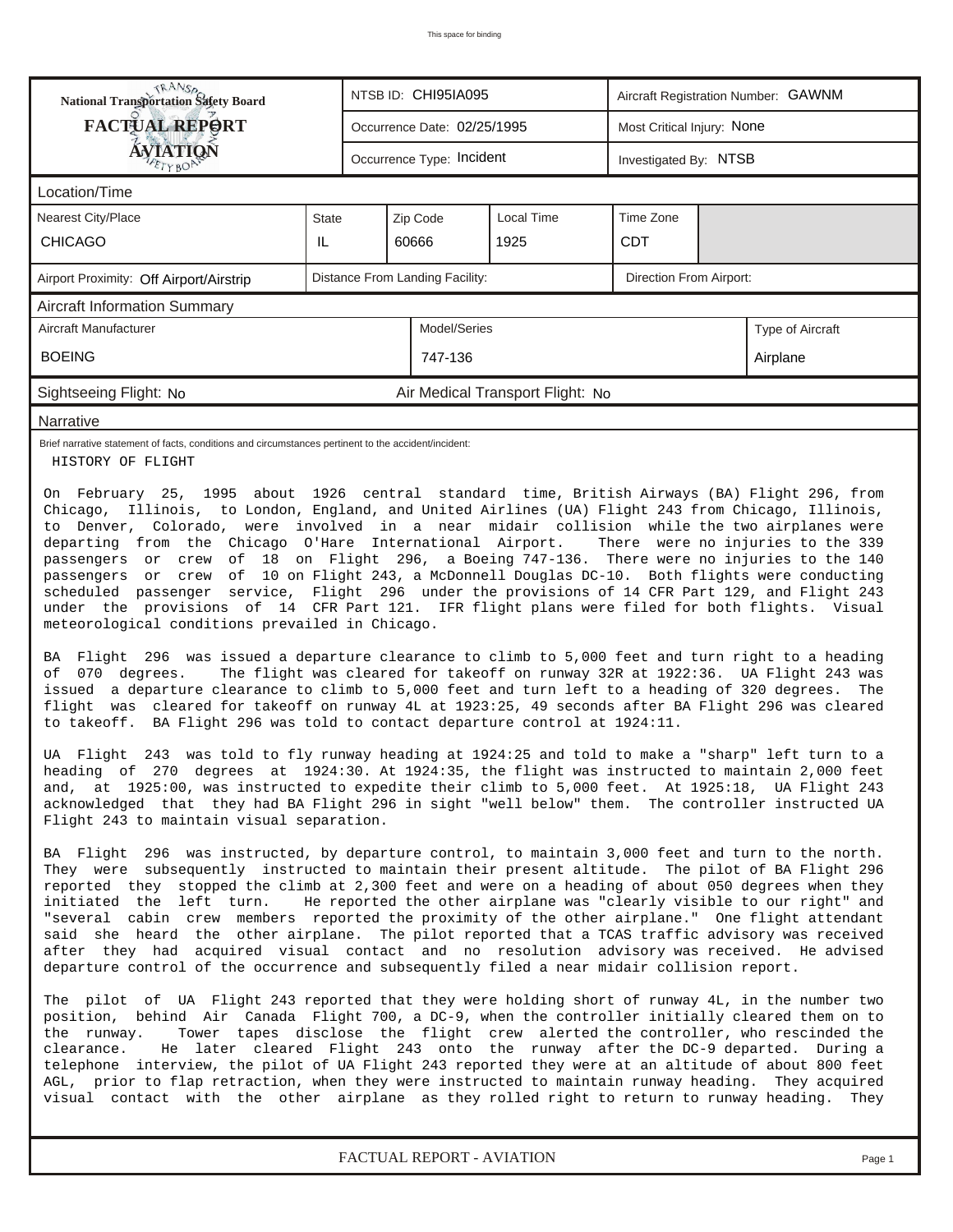| <b>National Transportation Safety Board</b> | NTSB ID: CHI95IA095         |  |
|---------------------------------------------|-----------------------------|--|
| <b>FACTUAL REPORT</b>                       | Occurrence Date: 02/25/1995 |  |
|                                             | Occurrence Type: Incident   |  |

### *Narrative (Continued)*

received a TCAS traffic alert coincident with the clearance to climb to 5,000 feet and did not receive a resolution alert. He estimated the minimum separation between the two airplanes was 300 feet vertically and one mile horizontally.

In a TCAS simulation summary, ARINC, Inc. of Cambridge, Massachusetts, a contractor tasked by the FAA to investigate TCAS incidents, reported that at a range of approximately 1.7 miles, TCAS thresholds for traffic advisories were satisfied for both airplanes. TCAS resolution advisories were not issued because "the rapid climb established by TCAS #2 resulted in vertical separation projections in excess of the minimum thresholds of 300 and 600 feet for corrective and preventative resolution advisories, respectively."

The minimum lateral separation required between two heavy airplanes in the Chicago terminal area is four miles. Controllers have the option of providing visual separation, and reduced separation standards, between other airplanes, but this option is not available for heavy airplanes.

The Chicago O'Hare Air Traffic Control Tower (ATCT) was staffed with two local controllers at the time of the incident. The north local controller was responsible for landing traffic on runway 9L and departing traffic on runways 4L, 32R, and 9L. Additionally, a relieving north local controller, a local control monitor, an area supervisor, and an area manager were monitoring traffic. During interviews, several controllers described the traffic as "fairly busy" and the configuration as "complex" but not abnormal for the O'Hare ATCT.

The heavy Boeing 747, BA Flight 296, normally would have departed on runway 32L, however, runway 32L was closed due to damage to the surface of the runway. Airplanes were departing on runways 4L, 9L, and 32R. Airplanes were arriving on runway 4R with simultaneous instrument landing system (ILS) approaches to runways 9R and 9L.

The occurrence was classified as an operational error by the FAA. Findings of the FAA were that there was a "momentary lapse of the required separation" and the error was categorized as "human."

Safety Board Investigators interviewed the North Local Controller, the East Departure Controller, the relieving North Local Controller, the North Local Control Monitor, the Area Supervisor, and the Area Manager.

During a personal interview with NTSB investigators, the North Local Controller reported that he was preparing to brief the controller who was scheduled to relieve his position. He planned a sequence to depart BA Flight 296, but the flight was not initially on his frequency when he was ready to issue takeoff clearance. He modified his planned sequence, eventually issued takeoff clearance to BA Flight 296, and continued briefing the relieving controller. He issued a takeoff clearance to UA Flight 243, handed off BA Flight 296 to departure control, and soon realized the potential conflict. He had considered the alternative of requesting that UA Flight 243 abort their takeoff, but the airplane had accelerated about 3,000 feet down the runway and he believed it would not be a good technique to request an abort at that point.

The controller stated that minimum separation standards were violated as soon as UA Flight 243 became airborne. He immediately began taking action to prevent a more severe occurrence.

He commented during the interview that he had an excellent working relationship with his supervisors in the tower. He believed they did not put undo pressure on him to keep traffic moving and said "the only pressure is pressure I put on myself"

The relieving North Local Controller, during a personal interview, reported he had been briefed on a few items from the relief briefing card, and had just plugged into the station when UA Flight 243 was cleared for takeoff. He commented "what heading you got BA on?" He stated that he believed that it was at this time the North Local Controller realized there was a traffic conflict.

*FACTUAL REPORT - AVIATION Page 1a*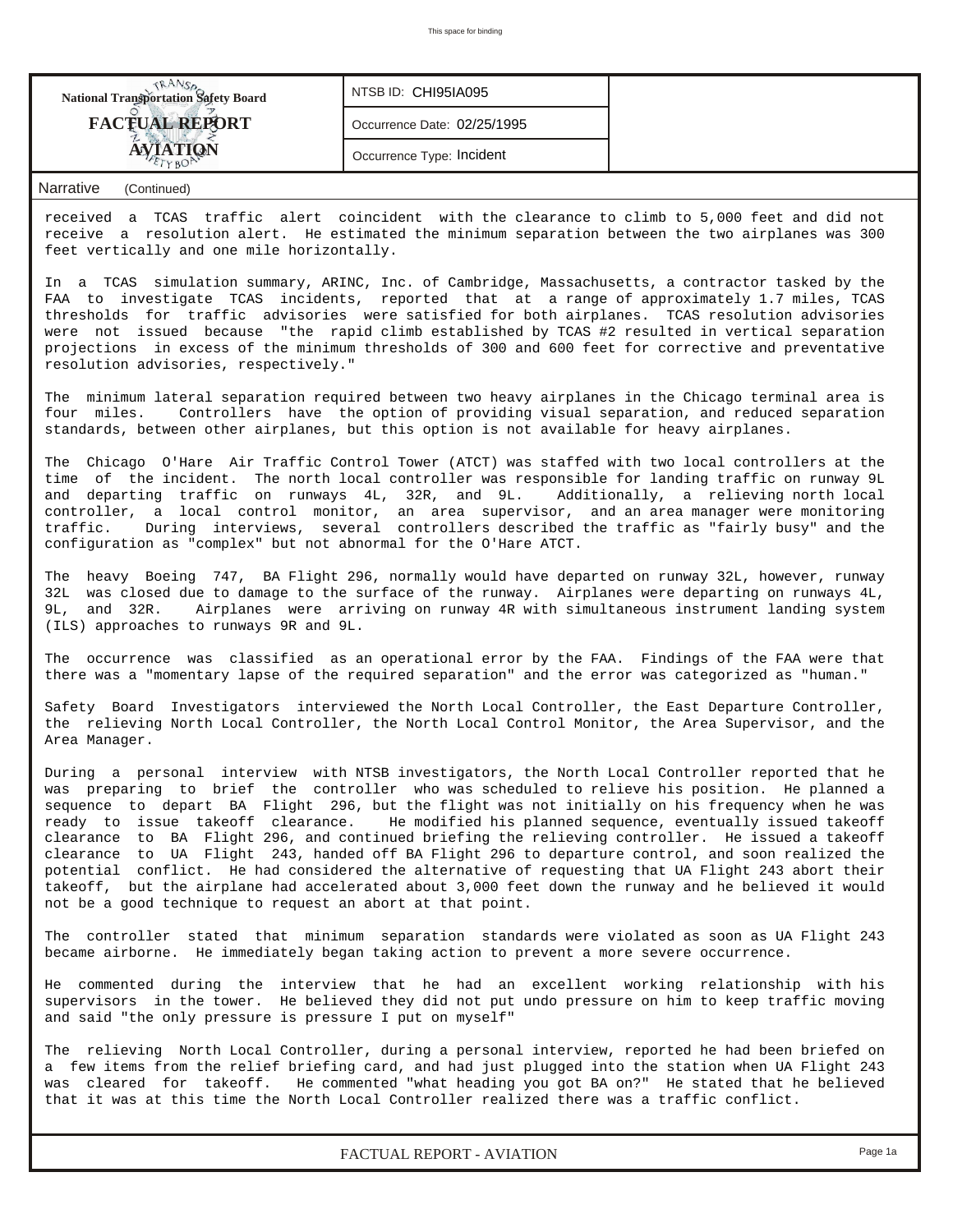| <b>National Transportation Safety Board</b> | NTSB ID: CHI95IA095         |  |
|---------------------------------------------|-----------------------------|--|
| <b>FACTUAL REPORT</b>                       | Occurrence Date: 02/25/1995 |  |
| <b>AVIATION</b>                             | Occurrence Type: Incident   |  |
| Narrative<br>(Continued)                    |                             |  |

The Tower Supervisor reported that part of his duty was to "see where people may need some assistance." At the time of the incident, he was assisting the inbound and outbound ground controllers on the opposite side of the tower cab. He realized a conflict had occurred and observed the Area Manager move over to the north local control position. At that point he "stood back" and continued assisting the ground controllers.

The Area Manager reported that his duties included "the oversight of operations and to recognize trouble spots", and to make on the spot corrections of any problems with controller performance. At the time of the incident he was working on a schedule for the next day. He focused his attention on the north local control position when he heard the controller say "... give me a tight left turn ...." He saw the targets and believed they were going to merge. He asked the controller "what's happening." The controller responded "I've got visual."

The Area Manager stated that he wasn't observing the relief changeover. He said he occasionally observes changeovers, on a random basis, but there is no requirement for them to be monitored.

The North Local Control Monitor, during a personal interview, reported he heard the North Local Controller comment that he had a problem. The monitor looked at the airport and looked at the radar and saw that the "aircraft were aimed at each other." He said he recommended that the controller "issue traffic." He looked back to runway 9L, "saw nobody else in position, so no other deals could occur," then resumed his duties of monitoring.

#### ADDITIONAL INFORMATION

The local control monitor position was established by the FAA following NTSB recommendations A-86-45 and A-86-46 which resulted from the NTSB investigation of an operational error at O'Hare on May 17, 1986. Recommendation A-86-45 stated, "Establish on a trial basis, for the north and south control operations in the Chicago O'Hare International Airport control tower, local control coordinator positions to monitor and supervise, directly, the local control positions; staff these positions whenever intersecting runways are in concurrent operation," This recommendation was classified by the NTSB as "Closed--Unacceptable Action" on August 3, 1987. Recommendation A-86-46 stated, "Evaluate the need for a local control coordinator position at all major airports that use intersecting runways in concurrent operations and establish the position where the need is evident." This recommendation was classified by the NTSB as "Closed-- Acceptable Action" on July 10, 1989.

O'Hare Operating Order 7110.65C, dated September 1, 1993, specifies that the local control monitor's responsibilities are to:

(1) Monitor the Local Controller's operation through the use of an FAA headset.

(2) Assist the Local Controller by acting as an "extra pair of eyes."

(3) Advise the Local Controller of any observed or anticipated unsafe operation.

During interviews, several controllers commented that the responsibility of the local control monitor was limited to the surface only. One controller described the position as "totally boring." Another commented that "for the most part, monitors just sit there" because the position is not an "active" job.

One controller commented that the requirement for the monitor position sometimes prevented the tower from using optimum configurations because desirable runways could not be opened due to the need for additional staffing. Several controllers, however, described situations where the monitor intervened to prevent an operational error from occurring and remarked that the position was

*FACTUAL REPORT - AVIATION Page 1b*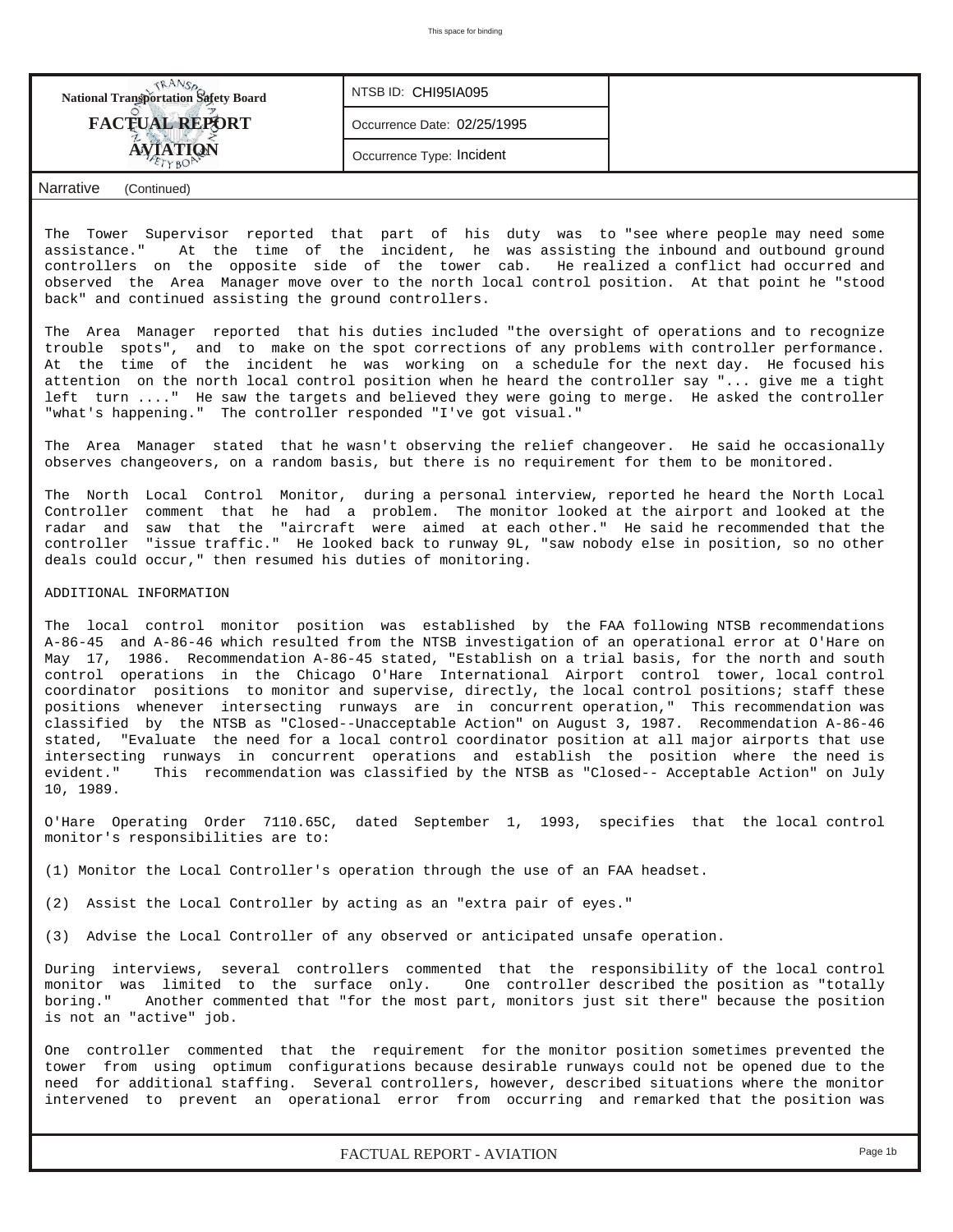| TRANSO<br>National Transportation Safety Board                                                                                                                    | NTSB ID: CHI95IA095         |  |  |  |  |  |  |  |
|-------------------------------------------------------------------------------------------------------------------------------------------------------------------|-----------------------------|--|--|--|--|--|--|--|
| <b>FACTUAL REPORT</b>                                                                                                                                             | Occurrence Date: 02/25/1995 |  |  |  |  |  |  |  |
| <b>AVIATION</b>                                                                                                                                                   | Occurrence Type: Incident   |  |  |  |  |  |  |  |
| Narrative<br>(Continued)                                                                                                                                          |                             |  |  |  |  |  |  |  |
| invaluable for safe operations.                                                                                                                                   |                             |  |  |  |  |  |  |  |
| Parties to the investigation were the Federal Aviation Administration, British Airways, the<br>National Air Traffic Controllers Association, and United Airlines. |                             |  |  |  |  |  |  |  |
|                                                                                                                                                                   |                             |  |  |  |  |  |  |  |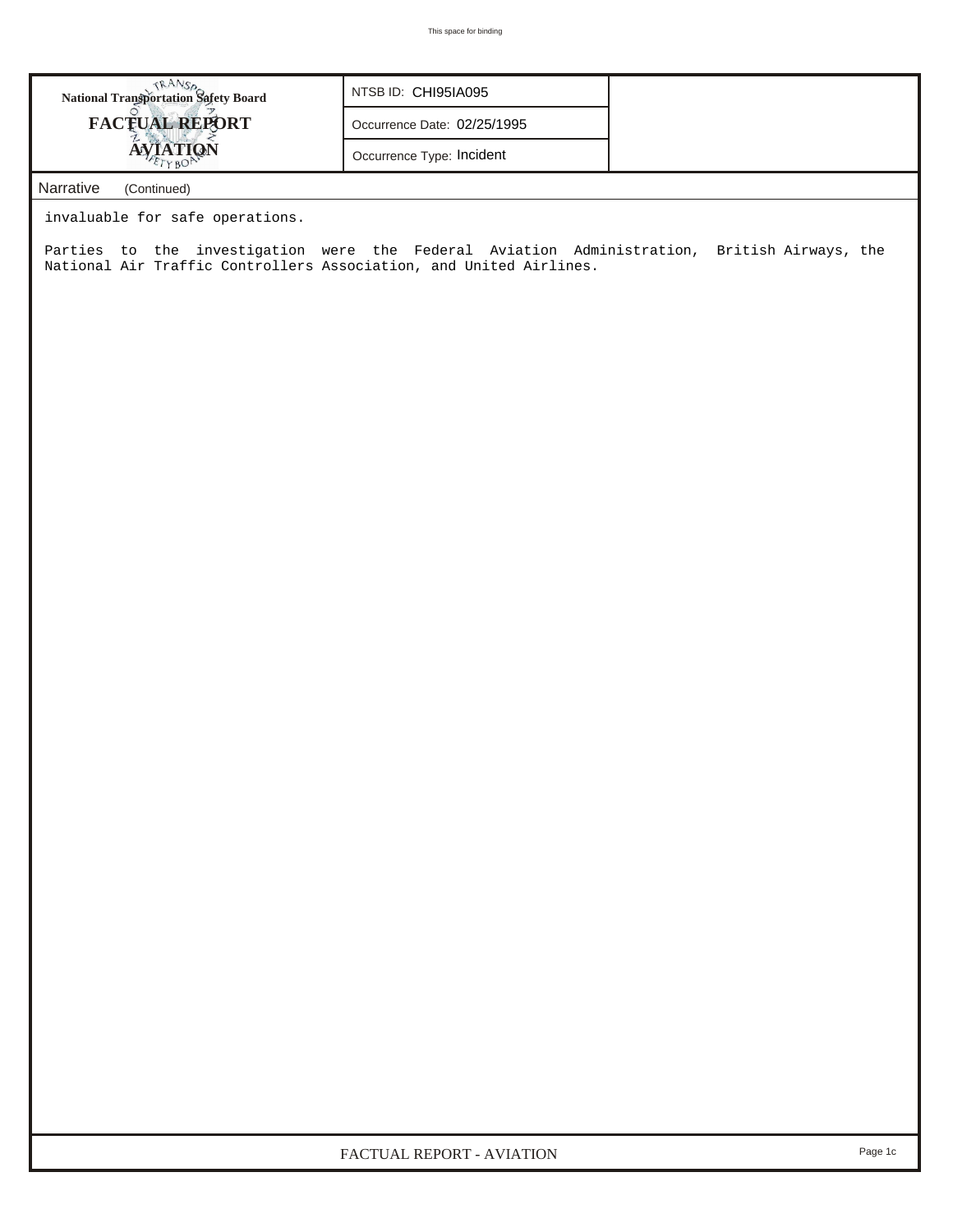| <b>National Transportation Safety Board</b>                                  |                                           | NTSB ID: CHI95IA095                                                     |                                                       |                             |         |   |                                      |                    |          |                      |                     |              |
|------------------------------------------------------------------------------|-------------------------------------------|-------------------------------------------------------------------------|-------------------------------------------------------|-----------------------------|---------|---|--------------------------------------|--------------------|----------|----------------------|---------------------|--------------|
| FACTUAL REPORT                                                               |                                           |                                                                         |                                                       | Occurrence Date: 02/25/1995 |         |   |                                      |                    |          |                      |                     |              |
| <b>AVIATION</b>                                                              |                                           |                                                                         |                                                       | Occurrence Type: Incident   |         |   |                                      |                    |          |                      |                     |              |
| Landing Facility/Approach Information                                        |                                           |                                                                         |                                                       |                             |         |   |                                      |                    |          |                      |                     |              |
| <b>Airport Name</b>                                                          |                                           | Runway Used<br>Airport ID:<br><b>Airport Elevation</b><br>Runway Length |                                                       |                             |         |   |                                      |                    |          |                      | Runway Width        |              |
| CHICAGO O'HARE INT'L                                                         |                                           | ORD                                                                     |                                                       |                             | Ft. MSL | 0 |                                      |                    |          |                      |                     |              |
| Runway Surface Type:                                                         |                                           |                                                                         |                                                       |                             |         |   |                                      |                    |          |                      |                     |              |
| Runway Surface Condition:                                                    |                                           |                                                                         |                                                       |                             |         |   |                                      |                    |          |                      |                     |              |
| Type Instrument Approach: NONE                                               |                                           |                                                                         |                                                       |                             |         |   |                                      |                    |          |                      |                     |              |
| VFR Approach/Landing:                                                        |                                           |                                                                         |                                                       |                             |         |   |                                      |                    |          |                      |                     |              |
| Aircraft Information                                                         |                                           |                                                                         |                                                       |                             |         |   |                                      |                    |          |                      |                     |              |
| Aircraft Manufacturer<br><b>BOEING</b>                                       |                                           |                                                                         | Model/Series<br>747-136                               |                             |         |   |                                      |                    |          | Serial Number        |                     |              |
| Airworthiness Certificate(s): Transport                                      |                                           |                                                                         |                                                       |                             |         |   |                                      |                    |          |                      |                     |              |
|                                                                              | Landing Gear Type: Retractable - Tricycle |                                                                         |                                                       |                             |         |   |                                      |                    |          |                      |                     |              |
| Homebuilt Aircraft? No                                                       | Number of Seats: 418                      |                                                                         | Certified Max Gross Wt.<br>710000 LBS                 |                             |         |   |                                      |                    |          | Number of Engines: 4 |                     |              |
| Engine Type:<br>Turbo Jet                                                    |                                           |                                                                         | P&W                                                   | Engine Manufacturer:        |         |   | Model/Series:<br>JT9D-7A             |                    |          |                      |                     | Rated Power: |
| - Aircraft Inspection Information                                            |                                           |                                                                         |                                                       |                             |         |   |                                      |                    |          |                      |                     |              |
| Type of Last Inspection<br><b>Continuous Airworthiness</b>                   |                                           |                                                                         | Date of Last Inspection<br>Time Since Last Inspection |                             |         |   |                                      |                    |          |                      | Airframe Total Time |              |
|                                                                              |                                           |                                                                         |                                                       |                             |         |   |                                      |                    | Hours    |                      |                     | Hours        |
| - Emergency Locator Transmitter (ELT) Information                            |                                           |                                                                         |                                                       |                             |         |   |                                      |                    |          |                      |                     |              |
| ELT Installed? Yes                                                           | ELT Operated? No                          |                                                                         |                                                       |                             |         |   | ELT Aided in Locating Accident Site? |                    |          |                      |                     |              |
| Owner/Operator Information                                                   |                                           |                                                                         |                                                       |                             |         |   |                                      |                    |          |                      |                     |              |
| Registered Aircraft Owner                                                    |                                           |                                                                         | <b>Street Address</b><br>SPEEDBIRD HOUSE, P.O. BOX 10 |                             |         |   |                                      |                    |          |                      |                     |              |
| <b>BRITISH AIRWAYS</b>                                                       |                                           | City<br><b>HOUNSLOW</b>                                                 |                                                       |                             |         |   |                                      | <b>State</b><br>UK |          | Zip Code             |                     |              |
|                                                                              |                                           | <b>Street Address</b>                                                   |                                                       |                             |         |   |                                      |                    |          |                      |                     |              |
| Operator of Aircraft                                                         |                                           | Same as Reg'd Aircraft Owner                                            |                                                       |                             |         |   |                                      |                    |          |                      |                     |              |
| Same as Reg'd Aircraft Owner                                                 |                                           | <b>State</b><br>City                                                    |                                                       |                             |         |   |                                      |                    | Zip Code |                      |                     |              |
| Operator Does Business As:                                                   |                                           |                                                                         |                                                       |                             |         |   | Operator Designator Code: BRA        |                    |          |                      |                     |              |
| - Type of U.S. Certificate(s) Held:                                          |                                           |                                                                         |                                                       |                             |         |   |                                      |                    |          |                      |                     |              |
| Air Carrier Operating Certificate(s): Flag Carrier/Domestic                  |                                           |                                                                         |                                                       |                             |         |   |                                      |                    |          |                      |                     |              |
| Operating Certificate:                                                       |                                           |                                                                         |                                                       | Operator Certificate:       |         |   |                                      |                    |          |                      |                     |              |
| Regulation Flight Conducted Under: Part 129: Foreign                         |                                           |                                                                         |                                                       |                             |         |   |                                      |                    |          |                      |                     |              |
| Type of Flight Operation Conducted: Scheduled; International; Passenger Only |                                           |                                                                         |                                                       |                             |         |   |                                      |                    |          |                      |                     |              |
|                                                                              |                                           |                                                                         |                                                       | FACTUAL REPORT - AVIATION   |         |   |                                      |                    |          |                      |                     | Page 2       |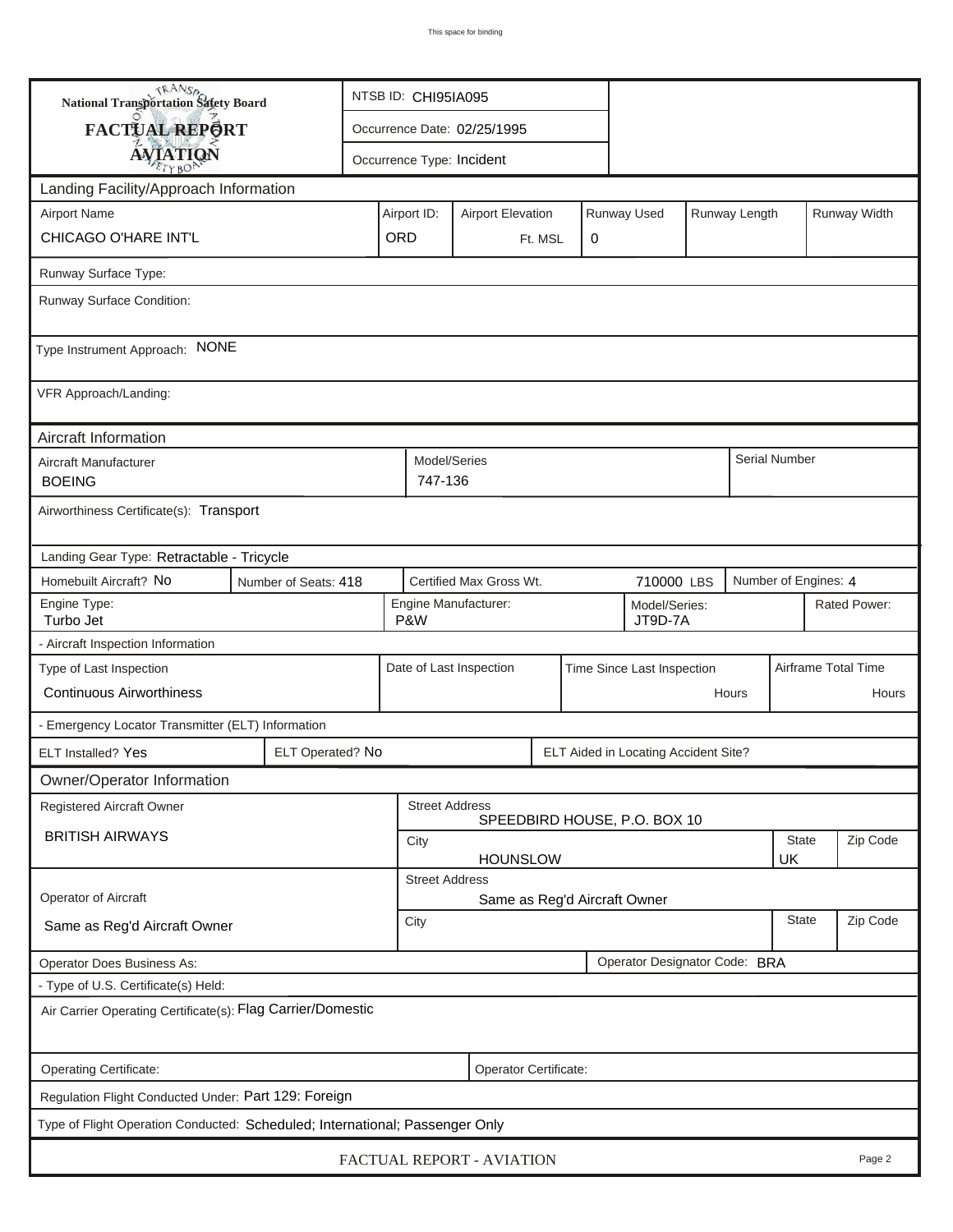|                                                                                                      | <b>National Transportation Safety Board</b>                 |         |                        | NTSB ID: CHI95IA095                                  |                             |         |                  |  |                                        |                         |         |                |                                    |                     |
|------------------------------------------------------------------------------------------------------|-------------------------------------------------------------|---------|------------------------|------------------------------------------------------|-----------------------------|---------|------------------|--|----------------------------------------|-------------------------|---------|----------------|------------------------------------|---------------------|
|                                                                                                      | FACTUAL REPORT                                              |         |                        |                                                      | Occurrence Date: 02/25/1995 |         |                  |  |                                        |                         |         |                |                                    |                     |
|                                                                                                      | <b>AVIATION</b>                                             |         |                        |                                                      | Occurrence Type: Incident   |         |                  |  |                                        |                         |         |                |                                    |                     |
|                                                                                                      |                                                             |         |                        |                                                      |                             |         |                  |  |                                        |                         |         |                |                                    |                     |
| <b>First Pilot Information</b>                                                                       |                                                             |         |                        |                                                      |                             |         |                  |  |                                        |                         |         |                |                                    |                     |
| Name                                                                                                 |                                                             |         |                        |                                                      | City<br><b>State</b>        |         |                  |  |                                        |                         |         |                | Date of Birth                      | Age                 |
| On File                                                                                              |                                                             |         |                        |                                                      |                             | On File |                  |  |                                        |                         | On File | On File        |                                    | 49                  |
| Principal Profession: Civilian Pilot<br>Certificate Number: On File<br>Seat Occupied: Left<br>Sex: M |                                                             |         |                        |                                                      |                             |         |                  |  |                                        |                         |         |                |                                    |                     |
| Airline Transport<br>Certificate(s):                                                                 |                                                             |         |                        |                                                      |                             |         |                  |  |                                        |                         |         |                |                                    |                     |
| Airplane Rating(s):<br>Multi-engine Land; Single-engine Land                                         |                                                             |         |                        |                                                      |                             |         |                  |  |                                        |                         |         |                |                                    |                     |
|                                                                                                      | Rotorcraft/Glider/LTA: None                                 |         |                        |                                                      |                             |         |                  |  |                                        |                         |         |                |                                    |                     |
|                                                                                                      |                                                             |         |                        |                                                      |                             |         |                  |  |                                        |                         |         |                |                                    |                     |
| Instrument Rating(s):<br>Airplane<br>None<br>Instructor Rating(s):                                   |                                                             |         |                        |                                                      |                             |         |                  |  |                                        |                         |         |                |                                    |                     |
|                                                                                                      | Type Rating/Endorsement for Accident/Incident Aircraft? Yes |         |                        |                                                      |                             |         |                  |  | <b>Current Biennial Flight Review?</b> |                         |         |                |                                    |                     |
|                                                                                                      | Medical Cert.: Class 1                                      |         |                        | Medical Cert. Status: Valid Medical--no waivers/lim. |                             |         |                  |  |                                        |                         |         |                | Date of Last Medical Exam: 11/1994 |                     |
|                                                                                                      |                                                             |         |                        |                                                      |                             |         |                  |  |                                        |                         |         |                |                                    |                     |
| - Flight Time Matrix                                                                                 |                                                             | All A/C | This Make<br>and Model | Airplane<br>Single Engine                            | Airplane<br>Mult-Engine     |         | Night<br>Actual  |  | Instrument                             | Rotorcraft<br>Simulated |         |                | Glider                             | Lighter<br>Than Air |
| <b>Total Time</b>                                                                                    |                                                             | 10100   | 7000                   |                                                      |                             |         |                  |  |                                        |                         |         |                |                                    |                     |
|                                                                                                      | Pilot In Command(PIC)                                       |         |                        |                                                      |                             |         |                  |  |                                        |                         |         |                |                                    |                     |
| Instructor                                                                                           |                                                             |         |                        |                                                      |                             |         |                  |  |                                        |                         |         |                |                                    |                     |
| Last 90 Days                                                                                         |                                                             | 62      | 61                     | 1                                                    | 61                          |         |                  |  |                                        |                         |         |                |                                    |                     |
| Last 30 Days                                                                                         |                                                             | 39      | 39                     |                                                      |                             |         |                  |  |                                        |                         |         |                |                                    |                     |
| Last 24 Hours                                                                                        |                                                             |         |                        |                                                      |                             |         |                  |  |                                        |                         |         |                |                                    |                     |
|                                                                                                      | Seatbelt Used? Yes                                          |         |                        | Shoulder Harness Used? Yes                           |                             |         |                  |  | Toxicology Performed? No               |                         |         |                | Second Pilot? No                   |                     |
|                                                                                                      |                                                             |         |                        |                                                      |                             |         |                  |  |                                        |                         |         |                |                                    |                     |
|                                                                                                      | Flight Plan/Itinerary                                       |         |                        |                                                      |                             |         |                  |  |                                        |                         |         |                |                                    |                     |
|                                                                                                      | Type of Flight Plan Filed: IFR                              |         |                        |                                                      |                             |         |                  |  |                                        |                         |         |                |                                    |                     |
| Departure Point                                                                                      |                                                             |         |                        |                                                      |                             |         | <b>State</b>     |  |                                        | Airport Identifier      |         | Departure Time |                                    | Time Zone           |
|                                                                                                      | Same as Accident/Incident Location                          |         |                        |                                                      |                             |         |                  |  |                                        |                         | 1923    |                |                                    | <b>CST</b>          |
| Destination                                                                                          |                                                             |         |                        |                                                      |                             |         | <b>State</b>     |  | Airport Identifier                     |                         |         |                |                                    |                     |
| <b>LONDON</b>                                                                                        |                                                             |         |                        |                                                      |                             |         | UK<br><b>LHR</b> |  |                                        |                         |         |                |                                    |                     |
| Type of Clearance: IFR                                                                               |                                                             |         |                        |                                                      |                             |         |                  |  |                                        |                         |         |                |                                    |                     |
| Class B<br>Type of Airspace:                                                                         |                                                             |         |                        |                                                      |                             |         |                  |  |                                        |                         |         |                |                                    |                     |
|                                                                                                      | Weather Information                                         |         |                        |                                                      |                             |         |                  |  |                                        |                         |         |                |                                    |                     |
| Source of Briefing:<br>Company                                                                       |                                                             |         |                        |                                                      |                             |         |                  |  |                                        |                         |         |                |                                    |                     |
|                                                                                                      |                                                             |         |                        |                                                      |                             |         |                  |  |                                        |                         |         |                |                                    |                     |
| Method of Briefing:                                                                                  |                                                             |         |                        |                                                      |                             |         |                  |  |                                        |                         |         |                |                                    |                     |
|                                                                                                      | FACTUAL REPORT - AVIATION<br>Page 3                         |         |                        |                                                      |                             |         |                  |  |                                        |                         |         |                |                                    |                     |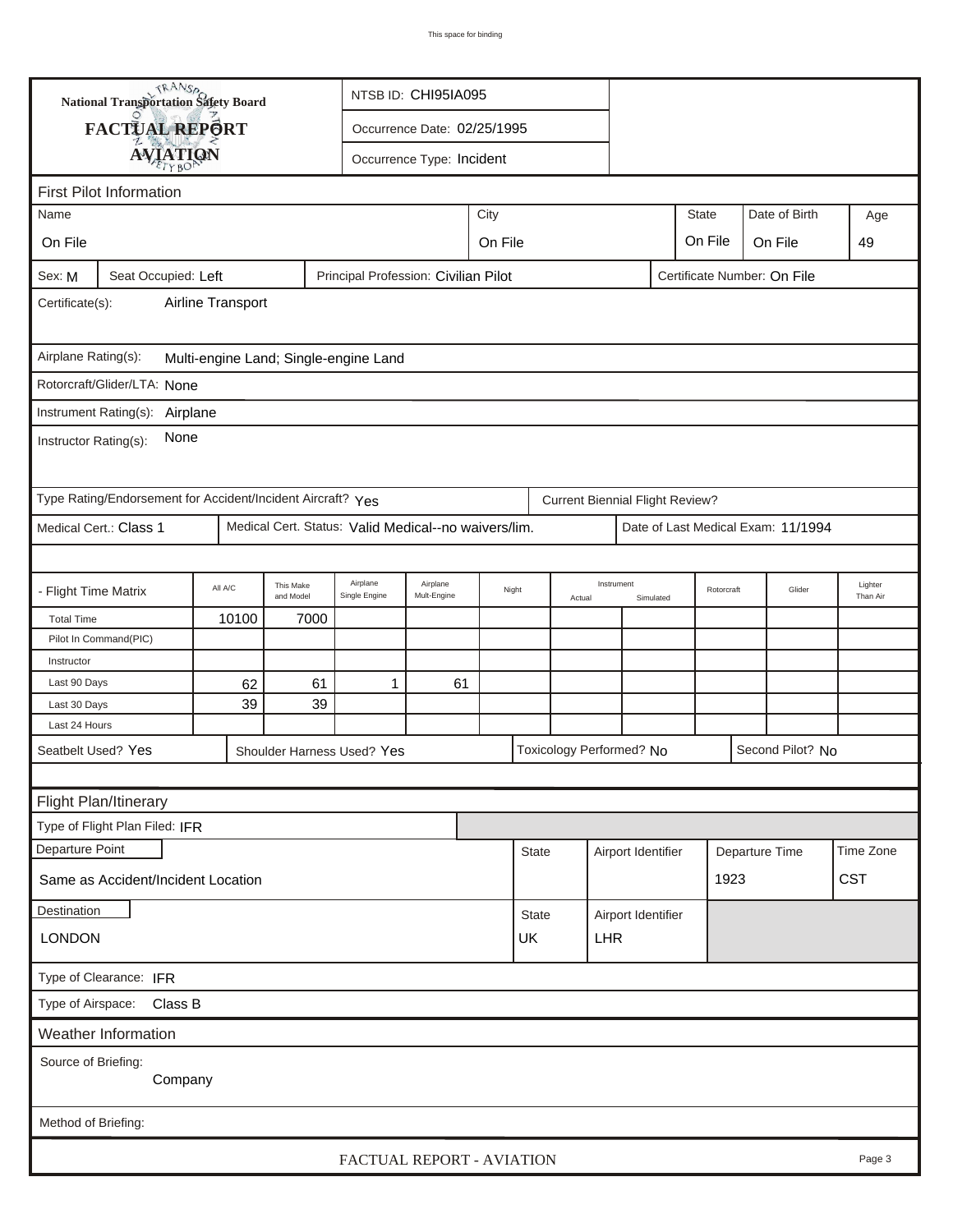|                        | <b>National Transportation Safety Board</b><br>NTSB ID: CHI95IA095 |                  |                      |                             |                    |                                                       |    |                              |  |                                |             |     |
|------------------------|--------------------------------------------------------------------|------------------|----------------------|-----------------------------|--------------------|-------------------------------------------------------|----|------------------------------|--|--------------------------------|-------------|-----|
|                        | <b>FACTUAL REPORT</b>                                              |                  |                      | Occurrence Date: 02/25/1995 |                    |                                                       |    |                              |  |                                |             |     |
|                        | <b>AVIATION</b>                                                    |                  |                      | Occurrence Type: Incident   |                    |                                                       |    |                              |  |                                |             |     |
| Weather Information    |                                                                    |                  |                      |                             |                    |                                                       |    |                              |  |                                |             |     |
| WOF ID                 | <b>Observation Time</b>                                            | Time Zone        | <b>WOF Elevation</b> |                             |                    | WOF Distance From Accident Site                       |    | Direction From Accident Site |  |                                |             |     |
|                        |                                                                    |                  |                      |                             |                    |                                                       |    |                              |  |                                |             |     |
| ORD                    | 1850                                                               | <b>CST</b>       |                      | 667 Ft. MSL                 |                    |                                                       |    | 0 NM                         |  |                                | 0 Deg. Mag. |     |
|                        | Sky/Lowest Cloud Condition: Scattered                              |                  |                      |                             |                    | 10000 Ft. AGL                                         |    |                              |  | Condition of Light: Night/Dark |             |     |
|                        | Lowest Ceiling: None                                               |                  |                      | 0 Ft. AGL                   | Visibility:        |                                                       | 10 | <b>SM</b>                    |  | Altimeter:                     | 30.00       | "Hg |
| Temperature:           | $3^{\circ}C$                                                       | Dew Point:       | -3 $^{\circ}$ C      |                             | Wind Direction: 60 |                                                       |    |                              |  | Density Altitude:              | 700         | Ft. |
| Wind Speed: 15         |                                                                    | Gusts: 22        |                      |                             |                    | Weather Condtions at Accident Site: Visual Conditions |    |                              |  |                                |             |     |
| Visibility (RVR):      | Ft.<br>0                                                           | Visibility (RVV) | 0                    | SM                          |                    | Intensity of Precipitation: Unknown                   |    |                              |  |                                |             |     |
|                        | Restrictions to Visibility: None                                   |                  |                      |                             |                    |                                                       |    |                              |  |                                |             |     |
|                        |                                                                    |                  |                      |                             |                    |                                                       |    |                              |  |                                |             |     |
| Type of Precipitation: | None                                                               |                  |                      |                             |                    |                                                       |    |                              |  |                                |             |     |
|                        |                                                                    |                  |                      |                             |                    |                                                       |    |                              |  |                                |             |     |
|                        | Accident Information                                               |                  |                      |                             |                    |                                                       |    |                              |  |                                |             |     |
|                        | Aircraft Damage: None                                              |                  |                      | Aircraft Fire: None         |                    |                                                       |    | Aircraft Explosion None      |  |                                |             |     |
|                        | Classification: Foreign Registered/U.S. Soil                       |                  |                      |                             |                    |                                                       |    |                              |  |                                |             |     |
|                        | - Injury Summary Matrix                                            | Fatal            | Serious              | Minor                       | None               | <b>TOTAL</b>                                          |    |                              |  |                                |             |     |
| <b>First Pilot</b>     |                                                                    |                  |                      |                             | 1                  | 1                                                     |    |                              |  |                                |             |     |
| Second Pilot           |                                                                    |                  |                      |                             | 1                  |                                                       |    |                              |  |                                |             |     |
| <b>Student Pilot</b>   |                                                                    |                  |                      |                             |                    |                                                       |    |                              |  |                                |             |     |
|                        | Flight Instructor                                                  |                  |                      |                             |                    |                                                       |    |                              |  |                                |             |     |
| <b>Check Pilot</b>     |                                                                    |                  |                      |                             |                    |                                                       |    |                              |  |                                |             |     |
|                        | <b>Flight Engineer</b>                                             |                  |                      |                             | 11                 |                                                       |    |                              |  |                                |             |     |
|                        | Cabin Attendants                                                   |                  |                      |                             | 15                 | 15                                                    |    |                              |  |                                |             |     |
| Other Crew             |                                                                    |                  |                      |                             |                    |                                                       |    |                              |  |                                |             |     |
| Passengers             |                                                                    |                  |                      |                             | 339                | 339                                                   |    |                              |  |                                |             |     |
|                        | - TOTAL ABOARD -                                                   |                  |                      |                             | 357                | 357                                                   |    |                              |  |                                |             |     |
| Other Ground           |                                                                    | 0                | $\Omega$             | 0                           |                    | $\overline{0}$                                        |    |                              |  |                                |             |     |
|                        | - GRAND TOTAL -                                                    | 0                | 0                    | 0                           | 357                | 357                                                   |    |                              |  |                                |             |     |
|                        |                                                                    |                  |                      |                             |                    |                                                       |    |                              |  |                                |             |     |
|                        | FACTUAL REPORT - AVIATION<br>Page 4                                |                  |                      |                             |                    |                                                       |    |                              |  |                                |             |     |